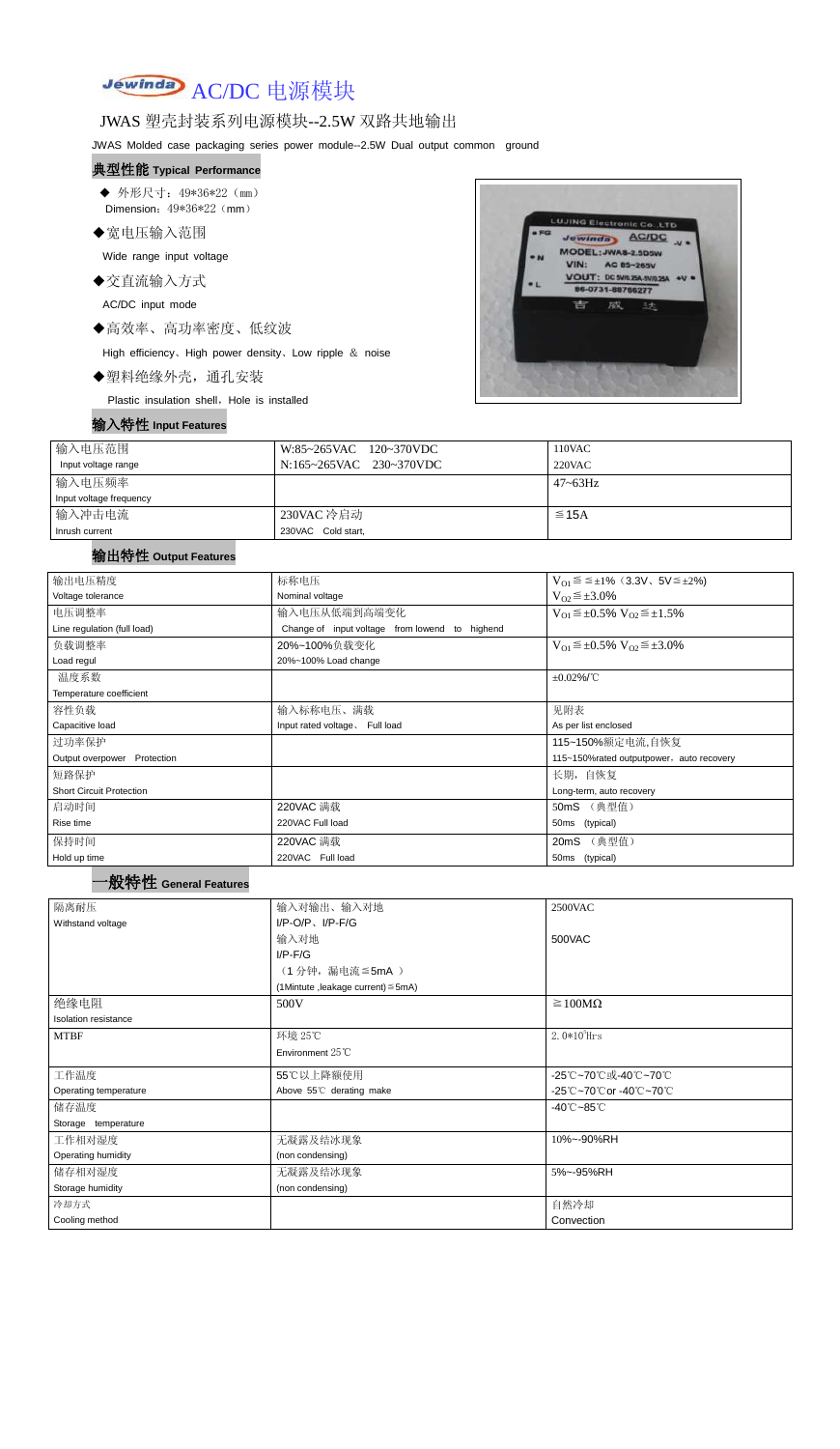### 容性负载 **Capacitive Load**

### 命名方式 **Naming Rules**



#### JWAS-2.5 S5 S12 W(N)



AC/DC Molded case packaging power module

#### 产品选型 **Product selection**

| 产品型号               | 输出电压 Output    | 输出电流           | 输出电压精度         | 纹波噪声                    | 效 率        |
|--------------------|----------------|----------------|----------------|-------------------------|------------|
|                    | voltage        | Output current | Output voltage | R&N                     |            |
| Model No.          | V <sub>O</sub> | $I_{\rm O}$    | tolerance      | $V$ $_{(P\text{-}P)mV}$ | Efficiency |
|                    | $+5V$          | $0.02 - 0.25A$ | $\pm 2\%$      | 100mV                   |            |
| $JWAS-2.5D5W(N)$   | $-5V$          | $0.02 - 0.25A$ | $\pm 3\%$      | 100mV                   | 70%        |
|                    | $+12V$         | $0.01 - 0.11A$ | $\pm 1\%$      | 120mV                   |            |
| JWAS-2.5D12W(N)    | $-12V$         | $0.01 - 0.11A$ | $\pm 3\%$      | 120mV                   | 75%        |
|                    | $+15V$         | $0.01 - 0.08A$ | $\pm 1\%$      | 150mV                   |            |
| JWAS-2.5D15W(N)    | $-15V$         | $0.01 - 0.08A$ | $\pm 3\%$      | 150mV                   | 75%        |
|                    | $+24V$         | $0.01 - 0.05A$ | $\pm 1\%$      | 180mV                   |            |
| JWAS-2.5D24W(N)    | $-24V$         | $0.01 - 0.05A$ | $\pm 3\%$      | 180mV                   | 76%        |
| JWAS-2.5S5S5W(N)   | $+5V$          | $0.02 - 0.25A$ | $\pm 2\%$      | 100mV                   | 70%        |
|                    | $+5V$          | $0.02 - 0.25A$ | $\pm 5\%$      | 100mV                   |            |
|                    | $+5V$          | $0.02 - 0.25A$ | $\pm 2\%$      | 100mV                   |            |
| JWAS-2.5S5S12W(N)  | $+12V$         | $0.01 - 0.10A$ | $\pm 3\%$      | 120mV                   | 75%        |
|                    | $+5V$          | $0.02 - 0.25A$ | $\pm 2\%$      | 120mV                   | 75%        |
| JWAS-2.5S5S15W(N)  | $+15V$         | $0.01 - 0.08A$ | $\pm$ 5%       | 150mV                   |            |
|                    | $+5V$          | $0.02 - 0.25A$ | $\pm 2\%$      | 100mV                   |            |
| JWAS-2.5S5S24W(N)  | $+24V$         | $0.01 - 0.05A$ | $\pm 3\%$      | 180mV                   | 76%        |
| JWAS-2.5S12S5W(N)  | $+12V$         | $0.02 - 0.17A$ | $\pm 2\%$      | 120mV                   |            |
|                    | $+5V$          | $0.01 - 0.10A$ | $\pm$ 5%       | 100mV                   | 75%        |
| JWAS-2.5S12S12W(N) | $+12V$         | $0.02 - 0.15A$ | $\pm 1\%$      | 120mV                   |            |
|                    | $+12V$         | $0.01 - 0.06A$ | $\pm 3\%$      | 120mV                   | 76%        |
| JWAS-2.5S12S15W(N) | $+12V$         | $0.02 - 0.15A$ | $\pm 1\%$      | 120mV                   |            |
|                    | $+15V$         | $0.01 - 0.05A$ | $\pm 3\%$      | 150mV                   | 76%        |
|                    | $+12V$         | $0.01 - 0.10A$ | $\pm 1\%$      | 120mV                   |            |
| JWAS-2.5S12S24W(N) | $+24V$         | $0.01 - 0.05A$ | $\pm 3\%$      | 180mV                   | 77%        |

注:因篇幅有限,以上只是部分产品列表,若需列表以外产品,请与本公司销售部联系。

Note:Due to space limitations ,the above list is only for some products, If other than a list of products, please contact the Company's sales department.

输出纹波噪声(峰-峰值)的测量,请参照模块测试说明中介绍的方法进行。

Output ripple noise measurement (peak - peak), please refer to the module test notes method is introduced.

| Vout:5V         |             | Vout: $12V$ , $15V$ |            | Vout:24V        |            |
|-----------------|-------------|---------------------|------------|-----------------|------------|
| 推荐值             | 最大值         | 推荐值                 | 最大值        | 推荐值             | 最大值        |
| Recommendations | Maximum     | Recommendations     | Maximum    | Recommendations | Maximum    |
| $470 \mu F$     | $1200\mu F$ | $220 \mu F$         | $630\mu F$ | $100\mu F$      | $330\mu F$ |